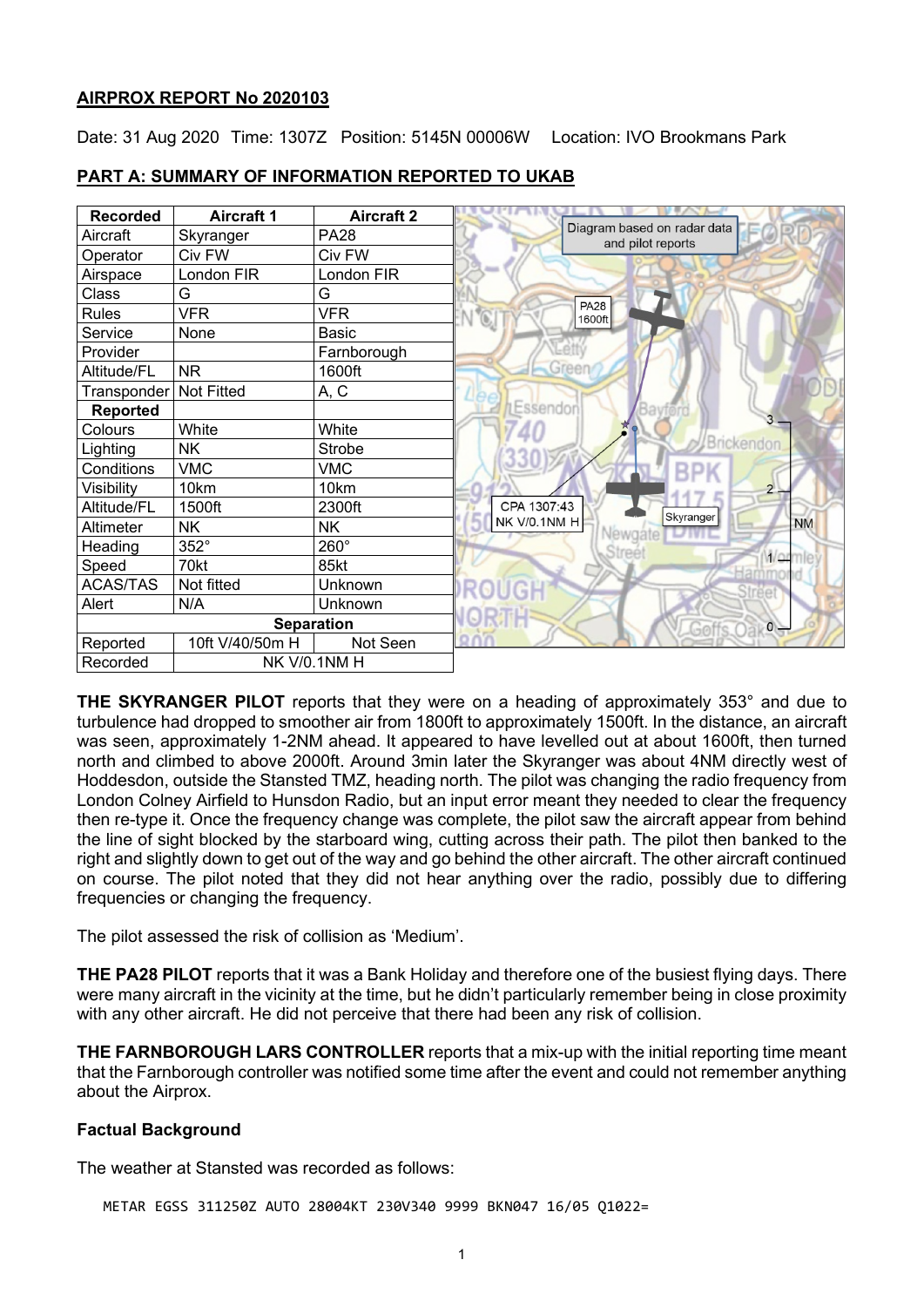## **Analysis and Investigation**

## **CAA ATSI**

ATSI had access to the reports from both pilots, the Farnborough RTF and the Area Radar recording. All screenshots have been taken from the NATS Area Radar and it should be noted that they are not necessarily representative of the radar picture displayed to the controller at the time of the event. All levels are shown as altitudes. The QNH set within the area radar display was 1022hPa.

The PA28 pilot was on a local flight and in receipt of a Basic Service from Farnborough LARS North at the time of the Airprox. The pilot recalled that the airspace was busy but did not recall coming into close proximity with any other aircraft at the time. The Farnborough RTF was extremely busy throughout the period of the review, with several pilots stepping on each other on the RTF. In the interest of brevity only the RTF calls from/to the PA28 aircraft involved in the Airprox (PA28(A)) and one other aircraft using the same abbreviated callsign, and also a PA28, (PA28(B)), have been included within this report.

At 1234:20 the PA28(A) pilot called the Farnborough controller and requested a Basic Service. There was initially no response from the controller and the pilot repeated their request. At 1234:50 the controller responded that there was a change of controller in progress, that they were aircraft number two in the queue and that their colleague would get back to them shortly. The controller subsequently turned their attention to the number one aircraft in the queue.

At 1235:30 the controller asked the PA28(A) pilot to pass their details. The pilot responded that they were a PA28, with 2 POB, gave their destination, were currently over Potters Bar at 1800ft and requested a Basic Service. The controller instructed the pilot to Squawk 5020, a Basic Service was agreed and the London QNH of 1022hPa was passed. The squawk and QNH were accurately readback by the pilot (Figure 1).



Figure 1 - 1235:30

At 1250:40 the controller received an initial call from an aircraft with a similar callsign to that of PA28(A), in that the first and last two letters of the registration (callsign) were the same (referred to in this report as PA28(B)). This pilot advised the controller that they were a PA28, routeing Elstree to Duxford, with 2 POB, and that they were currently south west of Potters Bar at 1800ft. The pilot was instructed to Squawk 5027, and a Basic Service was agreed. The PA28(A) pilot was approximately 15NM northeast of Luton airport at this time.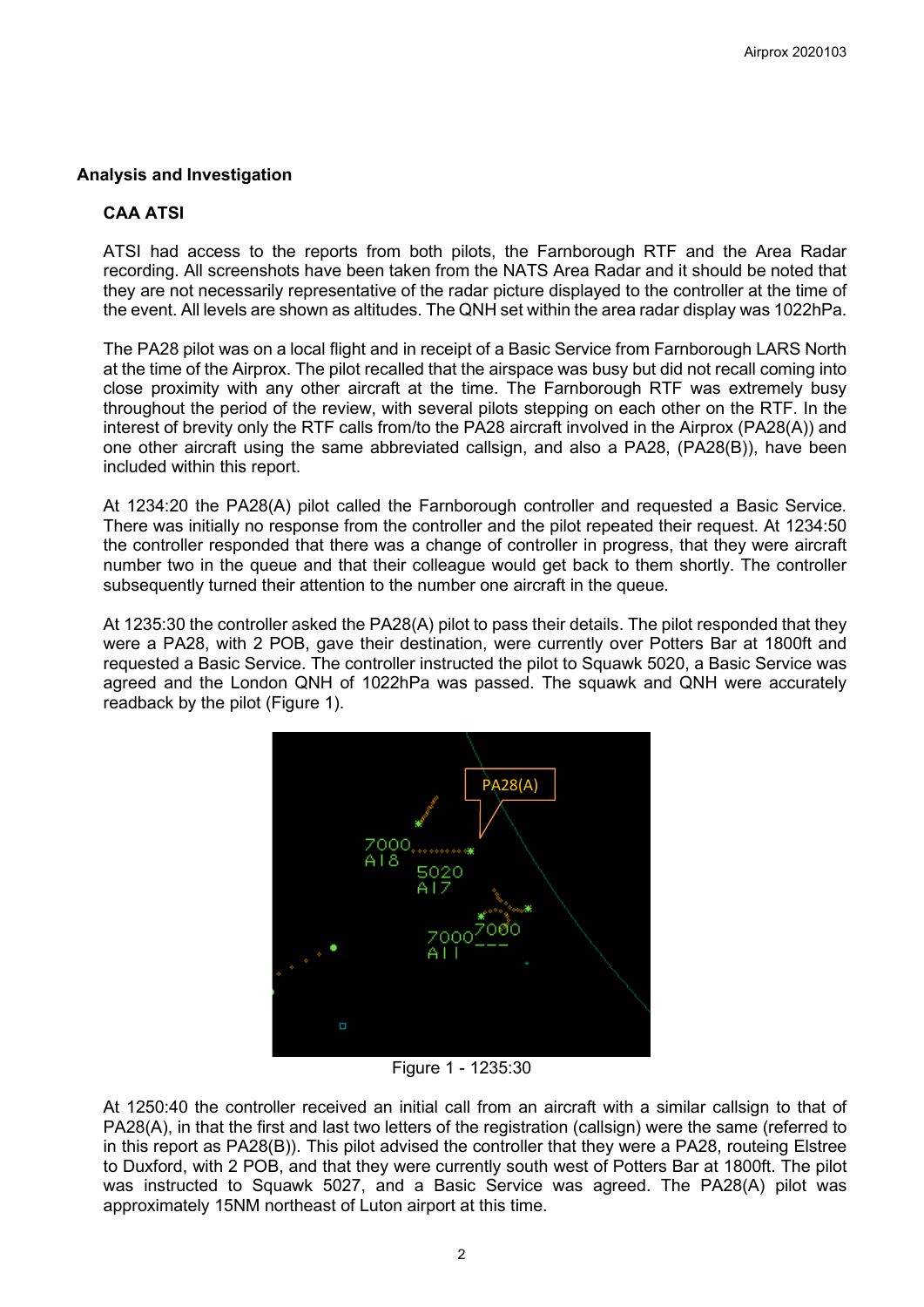At 1255:10 the controller called the pilot of PA28(A) and requested their position, explaining that they could no longer see their squawk of 5020 on the radar. The pilot responded that they were just to the west of Royston. There was no response from the controller. The 5020 squawk was showing on the area radar replay at this time but may not have been showing on the radar in use by the controller (Figure 2).



Figure 2 - 1255:10

At 1302:00 PA28(A) and PA28(B) were in proximity to each other (Figure 3).



Figure 3 - 1302:00

At 1304:20 PA28(B) pilot requested a frequency change to Duxford and this was approved. At 1306:30 a primary contact was displayed 3.3NM south of PA28(A) (Figure 4). At this point in time the controller was engaged in a very lengthy initial and subsequent RTF exchanges with another pilot who had requested a service.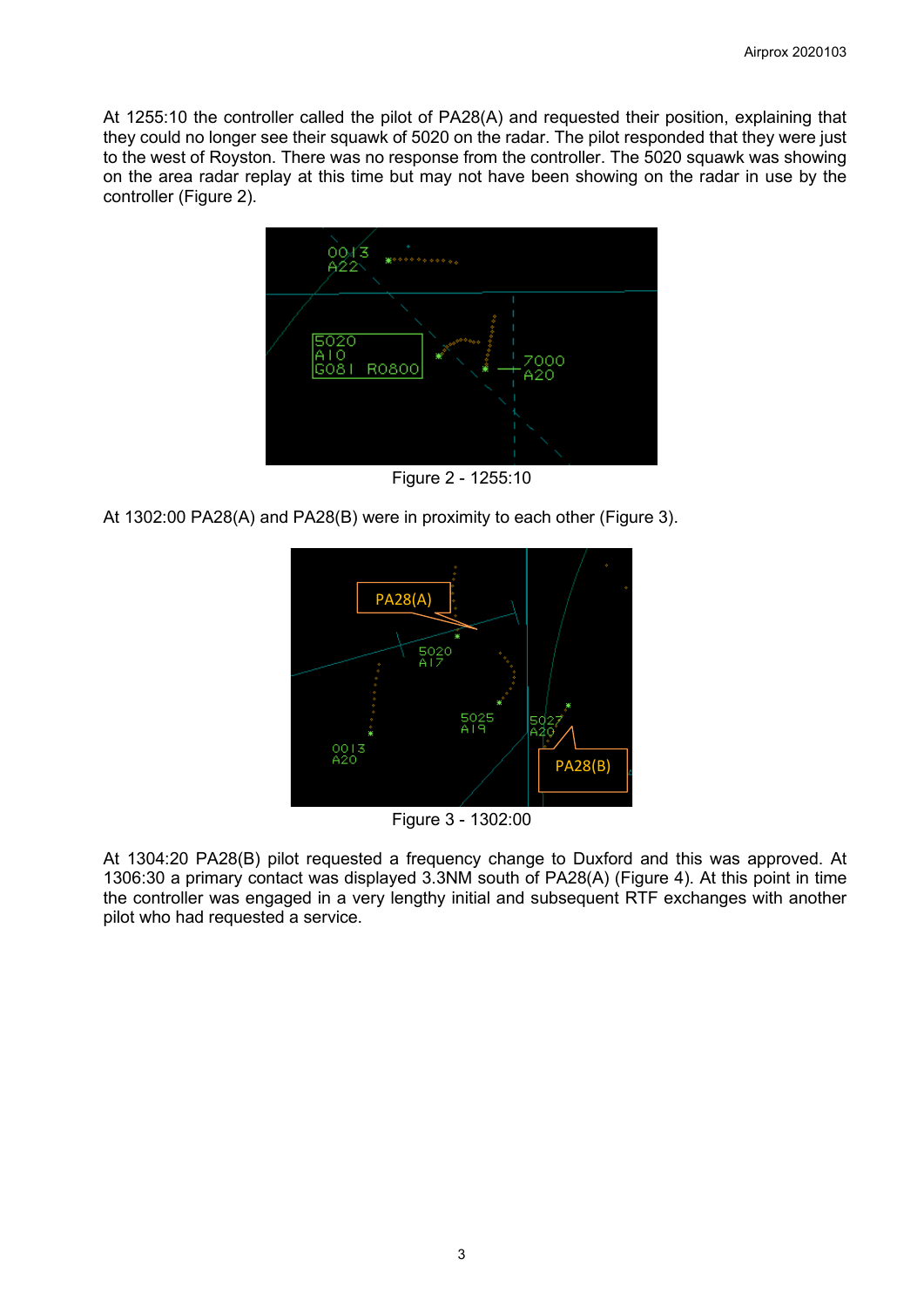

Figure 4 - 1306:30

At 1307:20 the primary contact was 1.0NM south of PA28(A) (Figure 5).



Figure 5 - 1307:20

At 1307:40 the controller made a general broadcast*, "all stations multiple contacts operating in the Brookmans Park area"*, this warning was then repeated (Figure 6).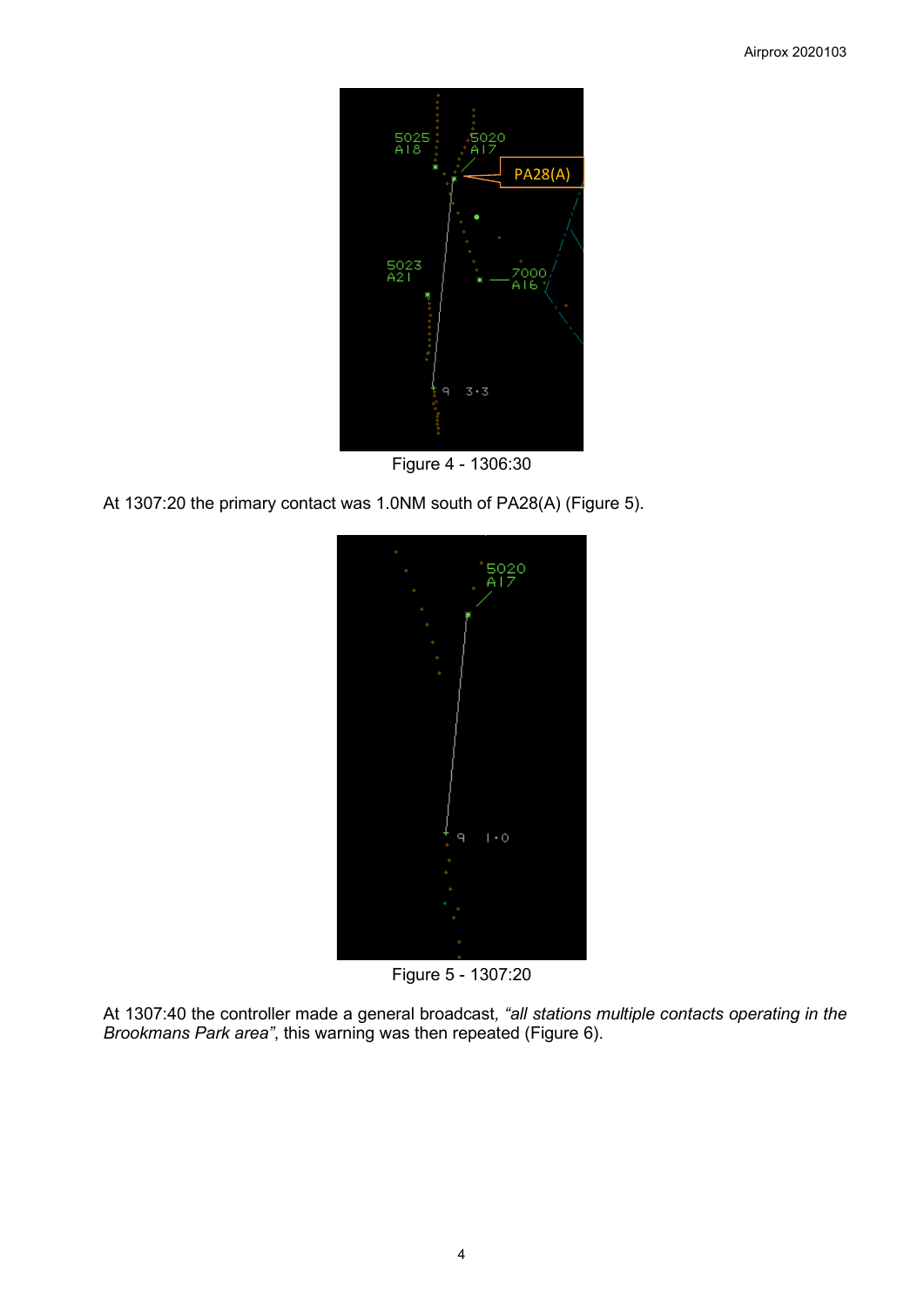

Figure 6 - 1307:40 (BPK area)

At 1307:42 CPA occurred, with the aircraft separated by 0.1NM laterally, vertical separation could not be measured.



Figure 7 - 1307:42 (CPA)

At 1308:40 PA28(A) pilot requested to change to the Elstree frequency, the controller sounded slightly confused and asked the pilot to confirm their full callsign. When the full callsign was confirmed the pilot was instructed to squawk conspicuity and the frequency change was approved.

The pilot was in receipt of a Basic Service and as such the controller was not required to monitor the flight. The frequency was extremely busy throughout the period of the review, with several pilots stepping on each other on the RTF. Despite being extremely busy, the controller appeared to be making attempts to monitor the flight and asked the PA28(A) pilot to report their position when they believed that the allocated transponder code was no longer being displayed.

The controller was engaged in a very lengthy RTF exchange with another pilot just prior to the Airprox occurring. As soon as this exchange was complete and two seconds prior to the Airprox, the controller issued a generic traffic warning to all pilots operating in the Brookmans Park area. There was another aircraft with a similar callsign on frequency at the same time as the PA28(A) (the first and last two letters of the aircraft registrations were identical, resulting in the same abbreviated callsigns being used by both pilots). The unrelated aircraft with the similar callsign left the frequency 3min and 24sec before the Airprox occurred. It's possible, but could not be confirmed, that the controller may have removed the Flight Progress Strip for the unrelated aircraft from the bay at this point and stopped attempting to monitor the flight of the PA28(A).

The CAP 413 contains ATC procedures to be followed where callsign confusion is likely to occur and places a responsibility on controllers to warn the pilots concerned and, if necessary, instruct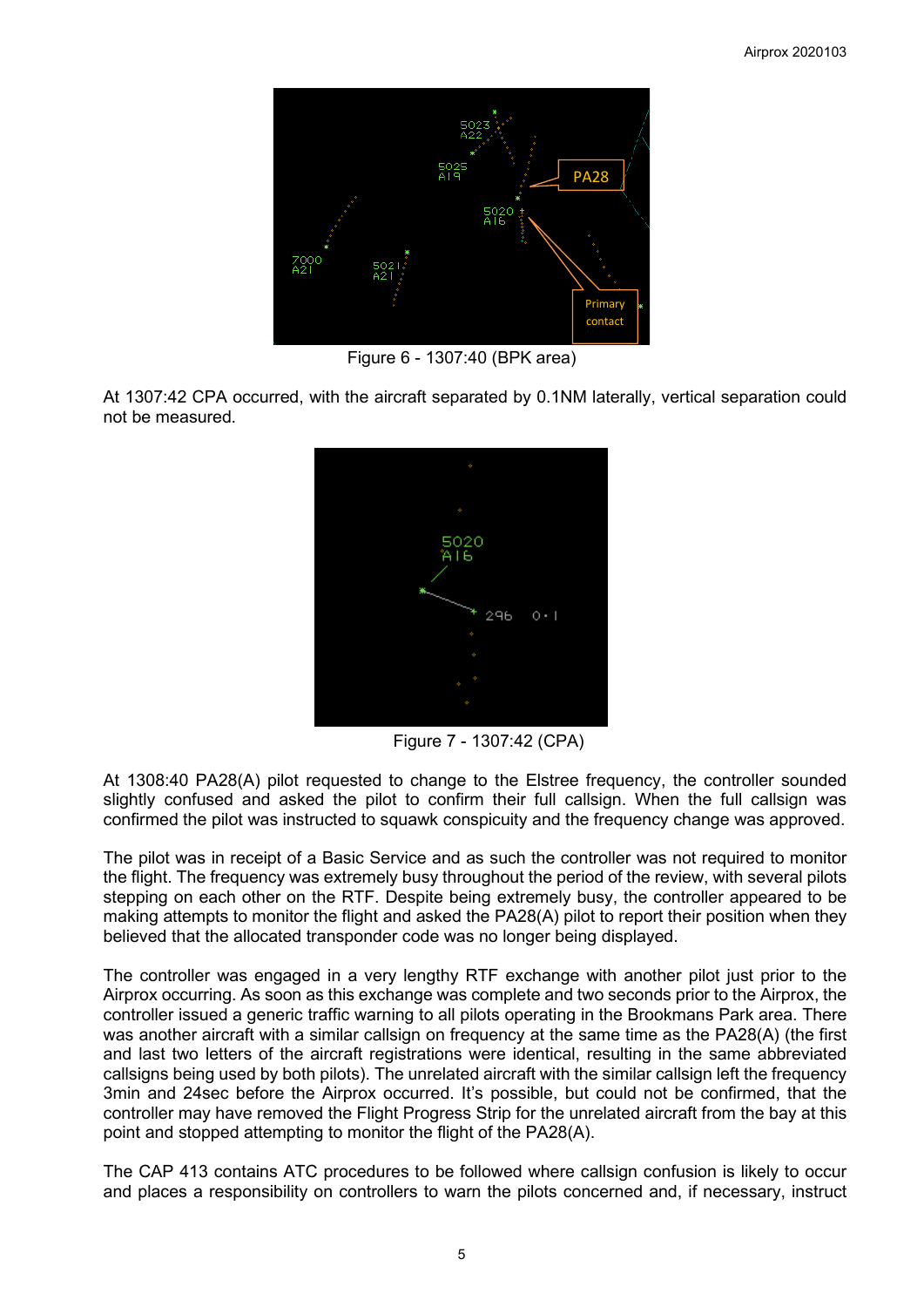one or both aircraft to use alternative or full callsigns while they remain on the frequency. The pilots were not instructed to use their full callsigns and it's possible, but again could not be confirmed, that the controller may not have been aware that the two aircraft were using the same abbreviated callsign until the PA28(A) pilot requested to leave the frequency and the controller asked them to state their full callsign.

The Airprox occurred in Class G airspace with the PA28 pilot in receipt of a Basic Service, and as such the controller was not required to monitor the flight. However, the controller did make attempts to monitor the flight, and immediately prior to the Airprox occurring, passed a generic warning to the pilots of all aircraft operating in the Brookmans Park area as the PA28, that there were multiple contacts in this vicinity.

## **UKAB Secretariat**

The Skyranger and PA28 pilots shared an equal responsibility for collision avoidance and not to operate in such proximity to other aircraft as to create a collision hazard. [1](#page-5-0) If the incident geometry is considered as head-on or nearly so then both pilots were required to turn to the right. $^{\rm 2}$  $^{\rm 2}$  $^{\rm 2}$ 

## **Summary**

An Airprox was reported when a Skyranger and a PA28 flew into proximity in the vicinity of Brookmans Park at 1307Z on Monday 31<sup>st</sup> August 2020. Both pilots were operating under VFR in VMC, the Skyranger pilot was not in receipt of an ATS and the PA28 pilot in receipt of a Basic Service from Farnborough.

# **PART B: SUMMARY OF THE BOARD'S DISCUSSIONS**

Information available consisted of reports from both pilots, radar photographs/video recordings, reports from the air traffic controller involved and reports from the appropriate operating authorities. Relevant contributory factors mentioned during the Board's discussions are highlighted within the text in bold, with the numbers referring to the Contributory Factors table displayed in Part C.

Due to the exceptional circumstances presented by the coronavirus pandemic, this incident was assessed as part of a 'virtual' UK Airprox Board meeting where members provided a combination of written contributions and dial-in/VTC comments.

The Board first looked at the actions of the Skyranger pilot. They noted that the Skyranger was not equipped with any electronic conspicuity devices and therefore could not be detected by any CWS fitted to other aircraft. Additionally, although the pilot was only undertaking a short flight, still they thought that they would have benefitted from calling Farnborough LARS(N) for a Basic Service (**CF3**), or at the very least listening out on the frequency to hear other pilots' position reports. Members familiar with the area noted that Brookmans Park was used by many GA pilots as a waypoint and was often busy with traffic, as it was on this day; consequently it was a known choke point given that it was both a well-known waypoint and surrounded in 3 dimensions by CAS. Without either an ATS or a CWS, the pilot had no situational awareness that the PA28 was in the vicinity (**CF4**), which left lookout as the final barrier. The EV97 pilot acknowledged that they had become distracted by the incorrect input of a frequency into the radio and GA members urged pilots to consider changing frequencies in stages, pausing between each stage to conduct a thorough lookout to ensure that too much time was not spent looking inside the cockpit (**CF5**). In the event the EV97 pilot did see the PA28, albeit late, and managed to take avoiding action (**CF8**).

Turning to the PA28 pilot, they were receiving a Basic Service from Farnborough, although they reported that they remembered it being a busy day they did not recall being in close proximity to any other aircraft. Although the controller did not give specific Traffic Information to the PA28 pilot, they did provide generic information by giving an 'all stations' call, informing pilots that there was a lot of traffic

<span id="page-5-0"></span><sup>1</sup> SERA.3205 Proximity..

<span id="page-5-1"></span><sup>2</sup> SERA.3210 Right-of-way (c)(1) Approaching head-on.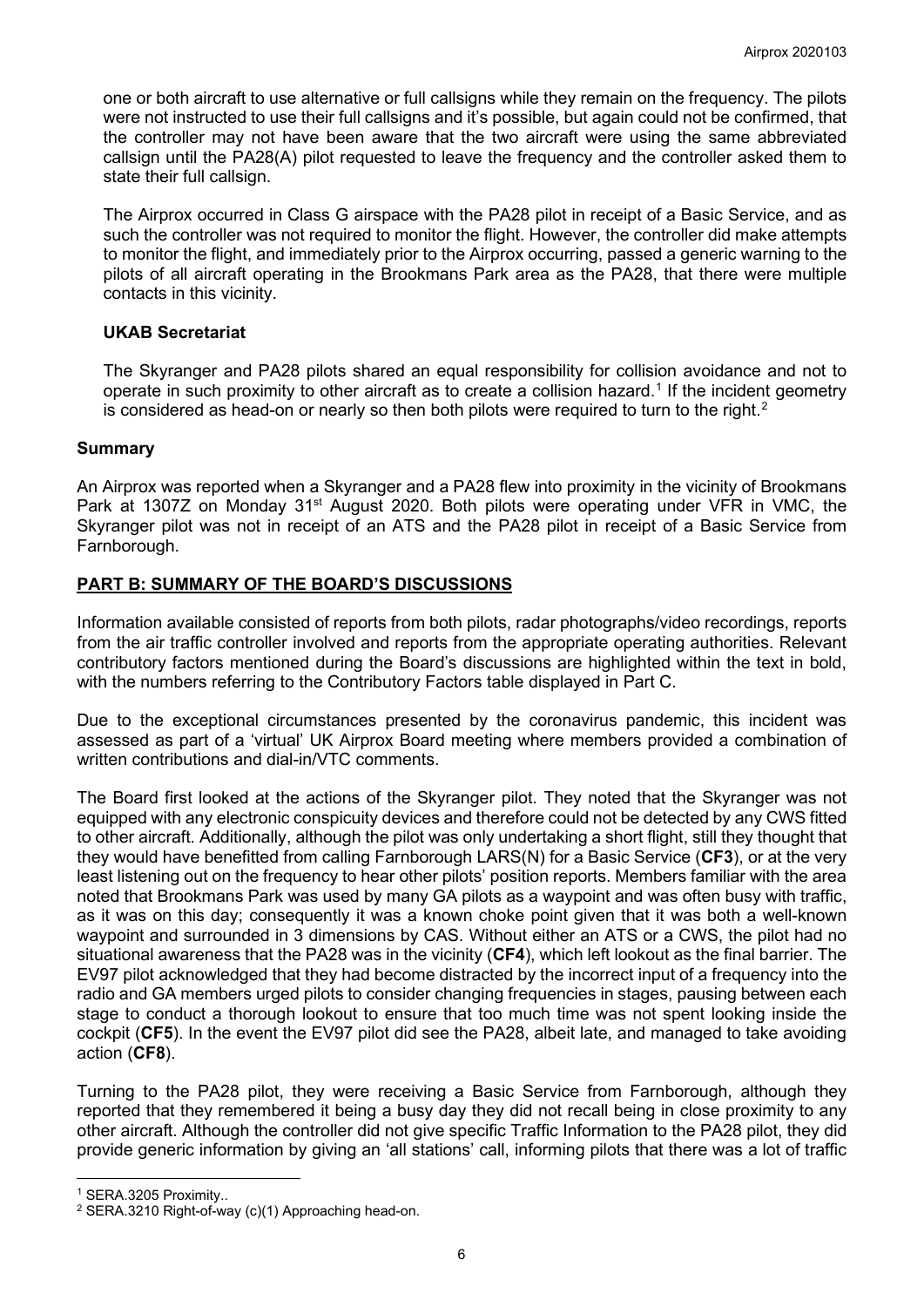in the vicinity (**CF4**). The PA28 was also not fitted with any CWS, although in this incident even if it had been it would not have detected the non-squawking EV97. Once again the final remaining barrier to avoiding MAC was see-and-avoid and the Board thought that it was probable that the pilot did not see the EV97 (**CF7**).

Briefly turning to the part that ATC had to play, the PA28 was under a Basic Service and so the Farnborough controller was not required to continuously monitor it on radar (**CF1**). Furthermore, the RT transcript shows that the controller was extremely busy and so would be unlikely to have been able to monitor all of the aircraft under their control and spot the non-squawking Skyranger (**CF2**). That being said, they did provide generic Traffic Information by telling all of the pilots in the Brookmans Park vicinity that there were 'multiple contacts' in the area and the Board thought that there was little more they could have done in the circumstances.

In determining the risk, the Board discussed that the separation described by the Skyranger pilot was probably largely due to startle factor, in that the pilot had looked out of the cockpit and had seen the PA28 looming towards them. However, given that the radar indicated that there was only around 0.1NM separation and the PA28 pilot had not seen the Skyranger, they thought that this had been a risk bearing encounter. Accordingly, they assessed the event as Risk Category B, safety not assured.

## **PART C: ASSESSMENT OF CONTRIBUTORY FACTORS AND RISK**

#### Contributory Factors:

|                | 2020103                 |                                                                                             |                                                                     |  |  |  |  |  |  |  |
|----------------|-------------------------|---------------------------------------------------------------------------------------------|---------------------------------------------------------------------|--|--|--|--|--|--|--|
| C<br>F         | Factor                  | <b>Description</b>                                                                          | Amplification                                                       |  |  |  |  |  |  |  |
|                |                         | <b>Ground Elements</b>                                                                      |                                                                     |  |  |  |  |  |  |  |
|                |                         | • Situational Awareness and Action                                                          |                                                                     |  |  |  |  |  |  |  |
| 1              | Contextual              | • ANS Flight Information Provision                                                          | Not required to monitor the aircraft under the<br>agreed service    |  |  |  |  |  |  |  |
| $\overline{2}$ | Human<br>Factors        | • Distraction - Job Related                                                                 | Controller engaged in other tasks                                   |  |  |  |  |  |  |  |
|                |                         | <b>Flight Elements</b>                                                                      |                                                                     |  |  |  |  |  |  |  |
|                |                         | <b>. Tactical Planning and Execution</b>                                                    |                                                                     |  |  |  |  |  |  |  |
| $\overline{3}$ | Human<br>Factors        | • Communications by Flight Crew with ANS                                                    | Pilot did not communicate with appropriate<br>ATS provider          |  |  |  |  |  |  |  |
|                |                         | • Situational Awareness of the Conflicting Aircraft and Action                              |                                                                     |  |  |  |  |  |  |  |
| 4              | Contextual              | • Situational Awareness and Sensory Events                                                  | Pilot had no, late or only generic, Situational<br>Awareness        |  |  |  |  |  |  |  |
|                | • See and Avoid         |                                                                                             |                                                                     |  |  |  |  |  |  |  |
| 5              | Human<br><b>Factors</b> | • Distraction - Job Related                                                                 | Pilot looking elsewhere                                             |  |  |  |  |  |  |  |
| 6              | Contextual              | . Near Airborne Collision with Aircraft, Balloon, Dirigible or<br>Other Piloted Air Vehicle | Piloted air vehicle                                                 |  |  |  |  |  |  |  |
| $\overline{7}$ | Human<br>Factors        | • Monitoring of Other Aircraft                                                              | Non-sighting or effectively a non-sighting by<br>one or both pilots |  |  |  |  |  |  |  |
| 8              | Human<br>Factors        | • Monitoring of Other Aircraft                                                              | Late-sighting by one or both pilots                                 |  |  |  |  |  |  |  |

Degree of Risk: B.